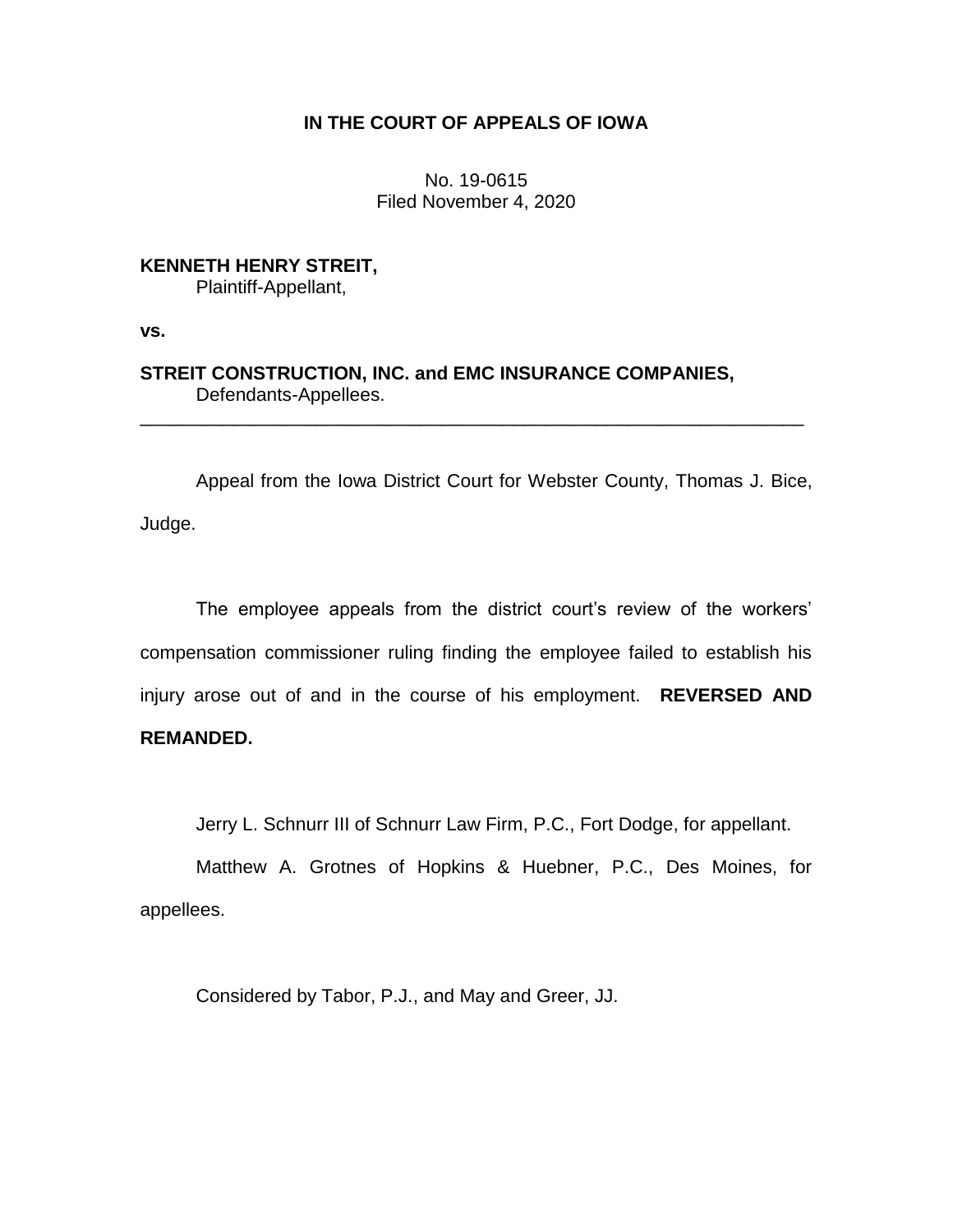## **GREER, Judge.**

 $\overline{\phantom{a}}$ 

Kenneth Streit petitioned for workers' compensation benefits, alleging his 2012 MRSA<sup>1</sup> infection arose out of and in the course of his employment.<sup>2</sup> His employer, Streit Construction, Inc.,<sup>3</sup> and his employer's insurance company, EMC Insurance Companies, denied liability, and the matter proceeded to a contested hearing.

The deputy commissioner entered a ruling in October 2015, noting that Streit's petition was "based on the assertion he suffered cuts and scrapes while doing construction work, which resulted in him contracting a MRSA infection" and concluding Streit met this burden to prove he sustained a work injury. According to the deputy, "Wherever claimant was exposed to MRSA, it has been established it entered [Streit's] body through the work-related cuts and scrapes. That is what makes his MRSA infection a work-related injury."

In December 2016, the commissioner reversed the deputy's ruling, finding Streit "failed to carry his burden of proof that he sustained an injury arising out of and in the course of his employment on October 13, 2012." In reaching this conclusion, the commissioner quoted extensively from the report of Dr. John

<sup>1</sup> MRSA stands for Methicillin-resistant Staphyloccus aureau, a group of Grampositive bacteria common in hospitals, prisons, and nursing homes, where people with open wounds, invasive devices such as catheters, and weakened immune systems are at greater risk of hospital-acquired infection. *MRSA: General Information*, Ctrs. for Disease Control & Prevention, https://www.cdc.gov/mrsa/community/index.html (last visited Oct. 13, 2020).

 $2$  At about the same time he learned he had contracted MRSA, Streit began experiencing pain in his back and his right leg. He alleges his ongoing back condition relates to the MRSA infection.

<sup>&</sup>lt;sup>3</sup> Kenneth Streit owns Streit Construction, Inc., but he receives an hourly wage for the hours he worked. He has worked reduced hours since he contracted MRSA.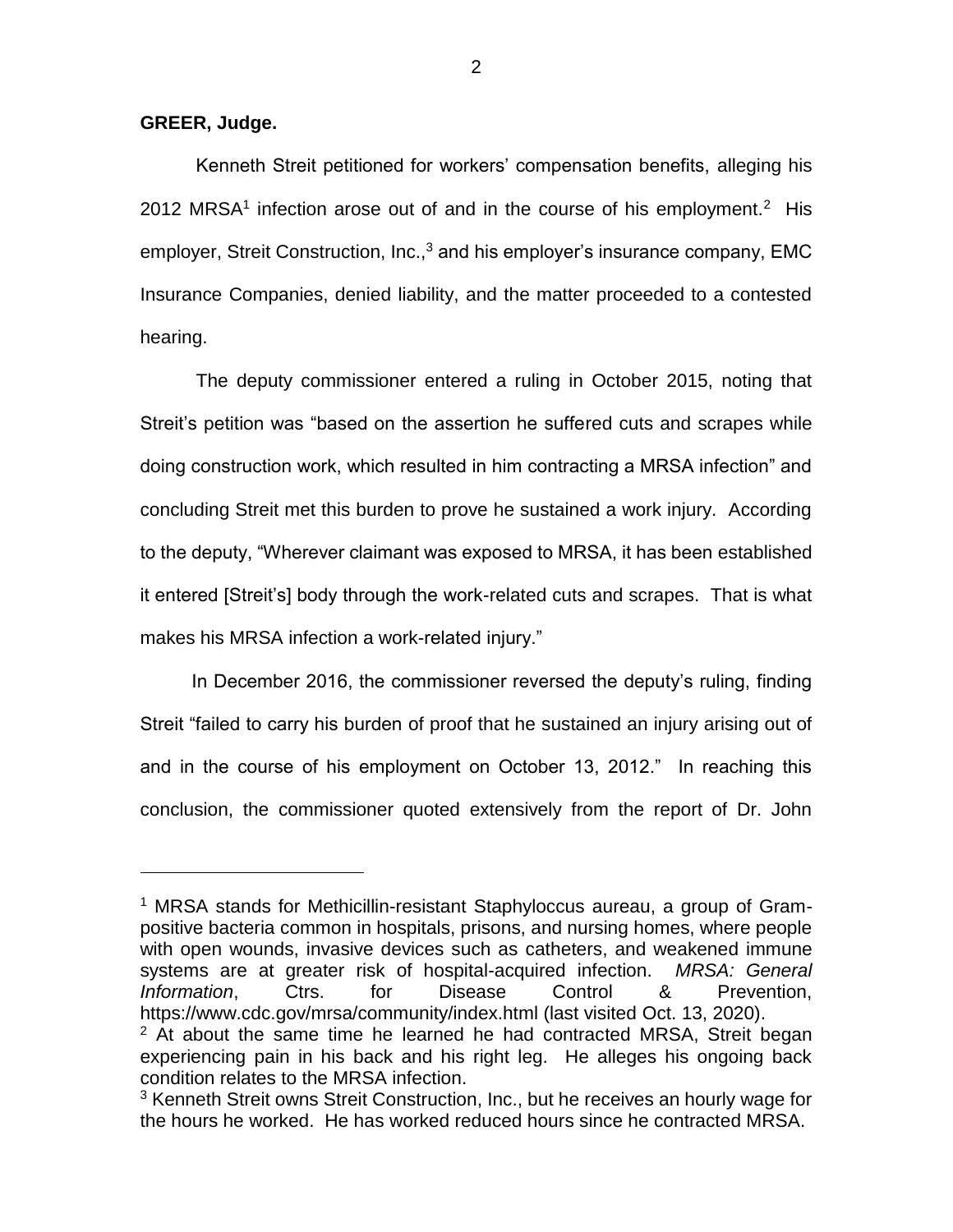Kuhnlein. Dr. Kuhnlein offered what amounted to a legal opinion on causation; he asserted that Streit had to prove he acquired MRSA—not just the cuts and scrapes into which MRSA entered his body—from the work site to "close the causation loop." According to Dr. Kuhnlein, which the commissioner cited approvingly:

To say that [Streit] had open wounds while working therefore his MRSA is work-related is insufficient, as the other half of the argument is missing.

. . . It must be shown that he was exposed to the MRSA in some work environment, or at least was in an environment where it was more likely than not that such work related exposure occurred in appropriate fashion.

On judicial review, the district court found the commissioner erred in his interpretation of a provision of law. *See* Iowa Code § 17A.19(10)(c) (2018) ("The court shall reverse . . . if it determines that substantial rights of the person seeking judicial relief have been prejudiced because the agency action is . . . [b]ased upon an erroneous interpretation of a provision of law whose interpretation has not clearly been vested by a provision of law in the discretion of the agency."). Streit alleged he suffered an on-the-job injury; Iowa Code chapter 85 controls recovery for a workers' compensation injury,<sup>4</sup> and Iowa Code chapter 85A controls recovery for occupational diseases.<sup>5</sup> The district court concluded the commissioner, relying

 $\overline{\phantom{a}}$ 

<sup>&</sup>lt;sup>4</sup> "In order to qualify for workers' compensation benefits under chapter 85, the employee must demonstrate '(1) the claimant suffered a "personal injury," (2) the claimant and the respondent had an employer-employee relationship, (3) the injury arose out of the employment, and (4) the injury arose in the course of the employment.'" *IBP, Inc. v. Burress*, 779 N.W.2d 210, 214 (Iowa 2010) (citation omitted).

<sup>&</sup>lt;sup>5</sup> "[T]o recover under chapter 85A, 'the disease must be causally related to the exposure to harmful conditions of the field of employment,' and 'those harmful conditions must be more prevalent in the employment concerned than in everyday life or in other occupations.'" *Burress*, 779 N.W.2d at 214 (citation omitted). "The term 'exposure' in this context involves a passive relationship between the worker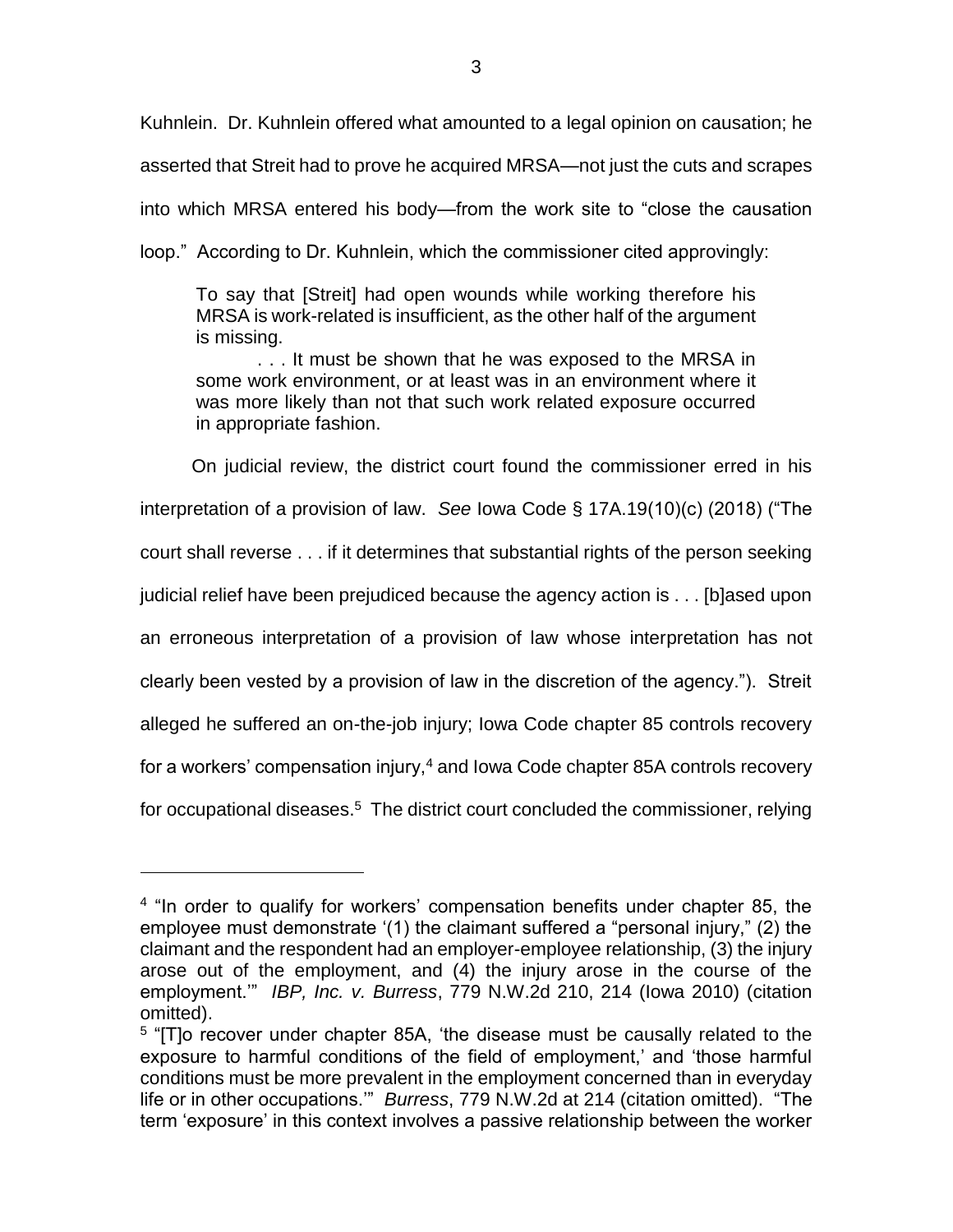on Dr. Kuhnlein's assertion that Streit "must first prove he was exposed to MRSA in the workplace," incorrectly applied the causation standard for occupational diseases rather than the standard for injuries. The district court found that the commissioner treated "Streit's MRSA as an occupational disease rather than an injury." In other words, the court determined it was error to require Streit to prove exposure to the harmful conditions (MRSA) of the field of employment to meet his burden of establishing injury causation; instead, the question was whether the injuryarose out of and in the course of employment under chapter 85. Based on this error, the district court remanded the case to the commissioner to apply the correct law in deciding whether Streit proved his injury arose out of and in the course of his employment.

On remand to the commissioner, the commissioner again found that Streit had not met his burden to show his injury was work-related. In this stage, the commissioner summarized the factual findings by detailing the medical evidence submitted in the case. Then, in the conclusions of law, the commissioner stated, "The first issue to be determined, on remand, is whether claimant carried his burden of proof he sustained an injury, under Chapter 85, that arose out of and in the course of employment." Focusing on the MRSA condition, the commissioner concluded that Streit "failed to carry his burden of proof his alleged MRSA condition arose out of and in the course of employment." The commissioner noted, "In this case, three experts have opined there is insufficient evidence claimant contracted

 $\overline{a}$ 

and his work environment rather than an event or occurrence or series of occurences which constitute injury." *Perkins v. HEA of Iowa, Inc.*, 651 N.W.2d 40, 43 (Iowa 2002).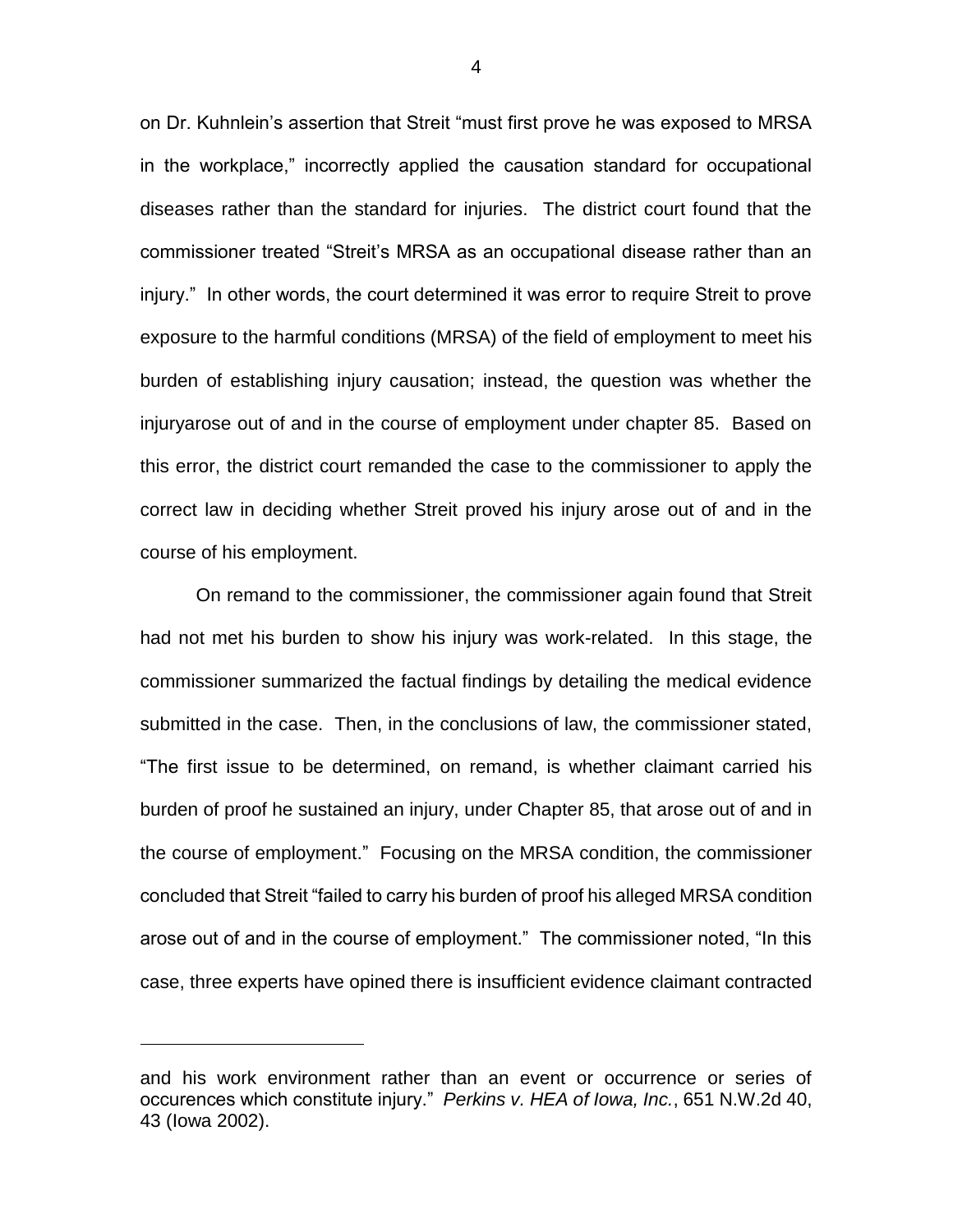MRSA at work," and "[t]here is no evidence [Streit] came into contact with MRSA at work. The record actually suggests [he] may have come in to contact with MRSA at home." So, Streit argues, when applying the facts to law, the commissioner again applied the chapter 85A standard, instead of requiring Streit to show whether the *disease* could be an injury. *See Perkins,* 651 N.W.2d at 43–44 (noting a disease can be an injury when "the germs gain entrance through a scratch or through unexpected or abnormal exposure to infection"). And, in the remand decision of the commissioner there were no factual findings made as to whether the cuts and scratches were an injury from the job site and the MRSA was a sequela $6$  of that injury.

On judicial review the second time, the district court affirmed the commissioner, applying the same standard the commissioner had on remand. The district court stated:

[Streit's] "best case" evidence concerning establishing a nexus between the MRSA and his work comes from a report authored by Dr. Comstock. In his report, Dr. Comstock states, " . . . the overwhelming *possibility* is that the illness arose out of his working conditions." (Emphasis added.). Other physicians offering reports explicitly deny any demonstrable relationship between the MRSA infection and Mr. Streit's workplace, particularly as to a specific time and date.

Of importance to the Court is [Streit's] failure to cite to an Iowa case in which an employee was awarded benefits for an injury-based infection or disease where the source of the infection was not present on the job site. . . . There is no evidence [Streit] came in contact with MRSA at work. Here, [Streit] has failed to carry his burden of proof that his MRSA infection arose out of and in the course of his employment.

 $\overline{a}$ 

<sup>&</sup>lt;sup>6</sup> "The workers' compensation commission has defined 'sequela' as 'an after effect or secondary effect of an injury.'" *Huffey v. Second Injury Fund of Iowa*, No. 18- 2055, 2020 WL 1548490, at \*1 n.1 (Iowa Ct. App. Apr. 1, 2020) (citation omitted).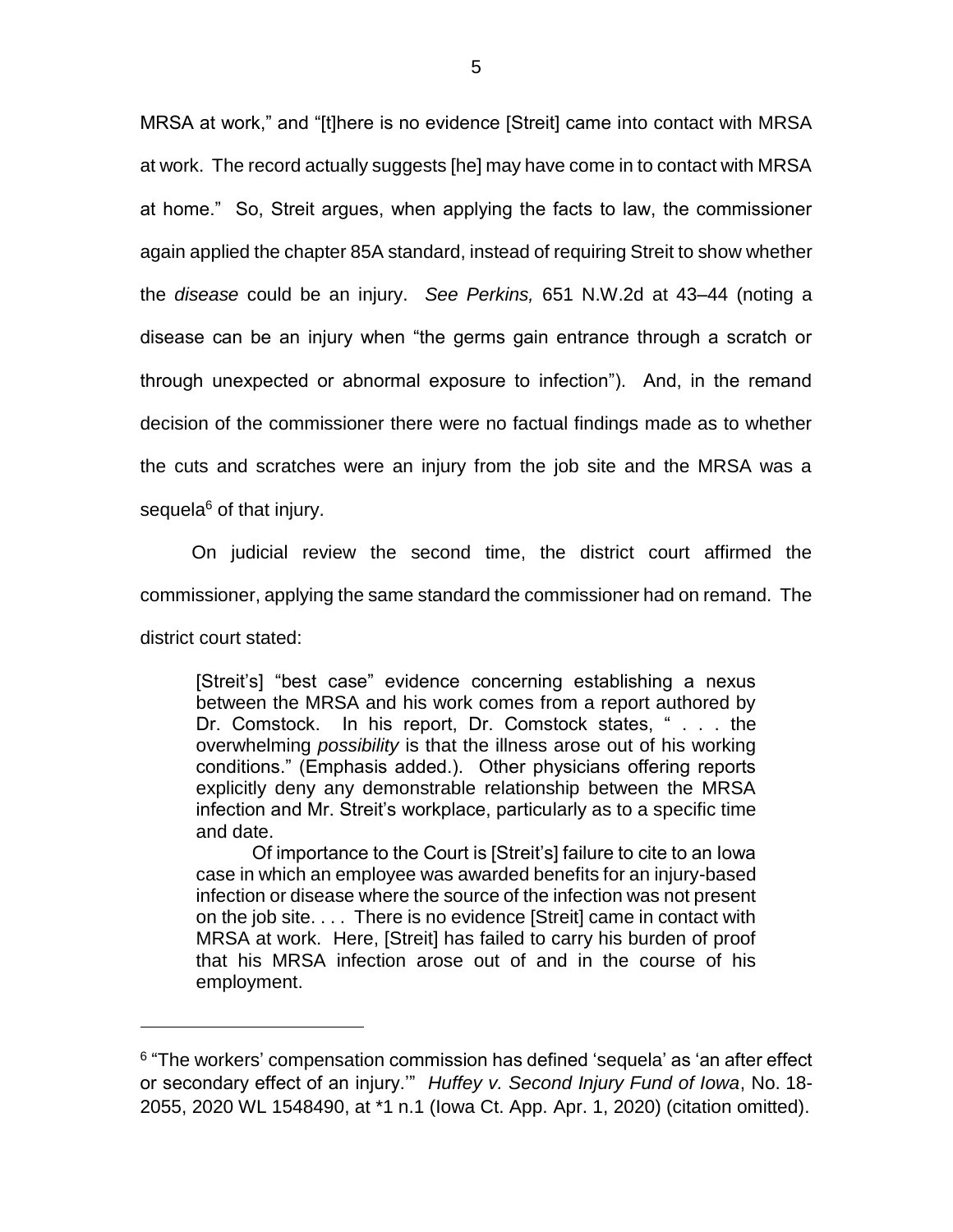(First alteration in original.)

Streit appealed. He argues the commissioner made an error at law on remand when he required Streit to prove exposure to MRSA at the work site to prove injury causation. In response, his employer argues that case law requires that the work site be the source of the infection to prove a work-related injury. In the alternative, the employer argues we can affirm because, even if the source of the MRSA is irrelevant, we could find that Streit failed to prove the scrapes and cuts by which MRSA entered his body occurred in the course of his employment.

Our analysis is short. The scope of review in cases arising out of the Iowa Administrative Procedures Act is limited to the corrections of errors at law. *Foods, Inc. v. Iowa Civil Rights Comm'n,* 318 N.W.2d 162, 165 (Iowa 1982). A district court decision rendered in an appellate capacity is reviewed to determine whether the district court correctly applied the law. *Id.*

So here we apply the standards of section 17A.19(8) to the agency action to determine whether our conclusions are the same as the district court's. *Jackson Cnty. Pub. Hosp. v. Pub. Emp. Rels. Bd.*, 280 N.W.2d 426, 429–30 (Iowa 1979). We broadly construe the commissioner's findings to uphold, rather than defeat the commissioner's decision. *Second Injury Fund v. Hodgins*, 461 N.W.2d 454, 456 (Iowa 1990). We must examine whether the commissioner's conclusions are supported by substantial evidence in the record made before the agency when the record is viewed as a whole. *Second Injury Fund of Iowa v. Bergeson*, 526 N.W.2d 543, 546 (Iowa 1995). But, the agency's findings of fact are binding on the appellate court if supported by substantial evidence in the record as a whole. *Suluki v. Emp. Appeal Bd.*, 503 N.W.2d 402, 404 (Iowa 1993). Finally, we are not

6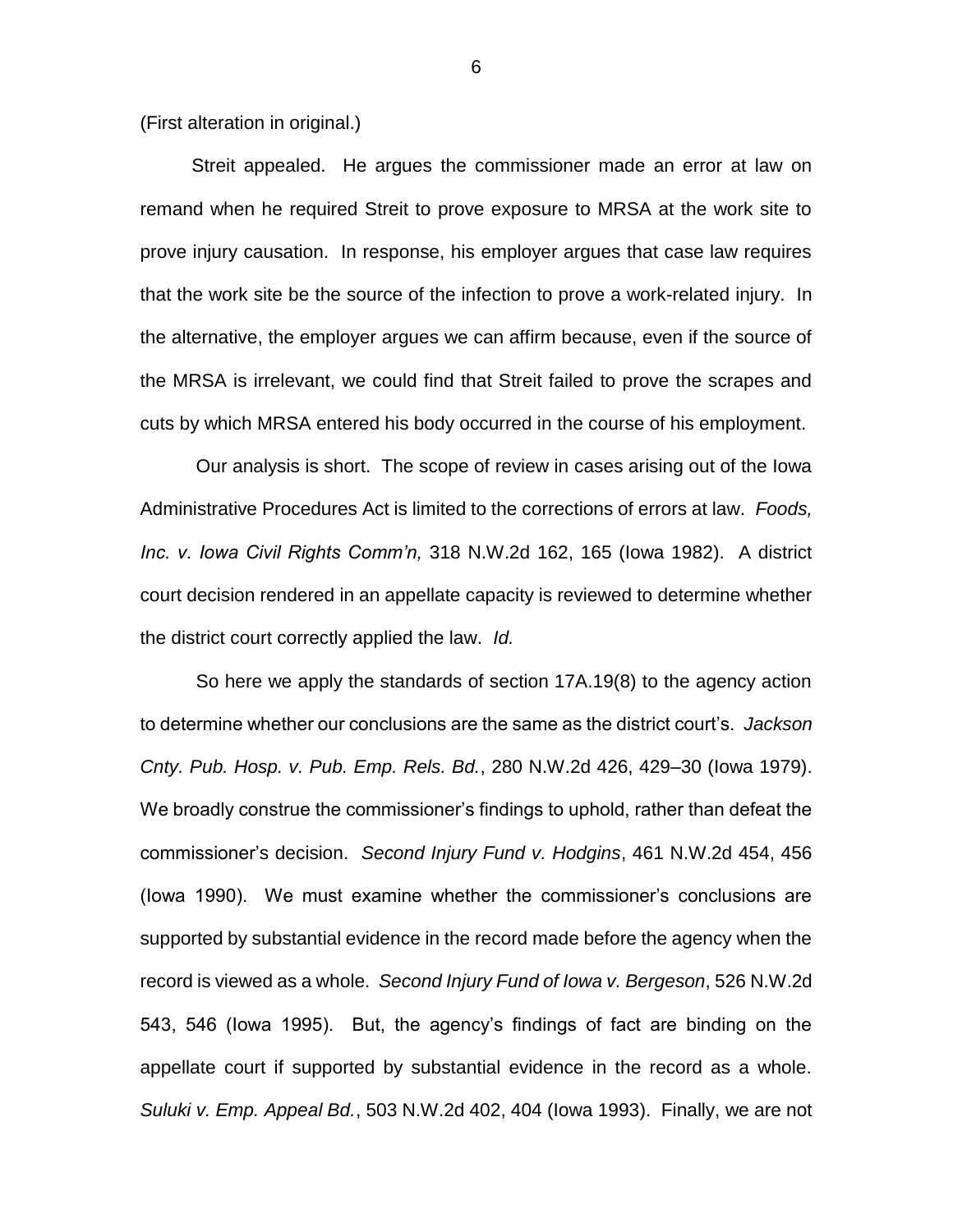bound by an agency's interpretation of statutes or legal conclusions. *See Gaffney v. Dep't of Emp. Servs.*, 540 N.W.2d 430, 433 (Iowa 1995).

But, our review is complicated by the law-of-the-case doctrine and a question about the commissioner's findings of fact. *See New Midwest Rentals, LLC v. Iowa Dep't of Commerce, Alcoholic Beverages Div.*, 910 N.W.2d 643, 650 (Iowa Ct. App. 2018) (concluding that with no appeal from the first district court determination of law, that decision was binding on both the agency and on any further appeals in the same case). Still, we see no reason for the employer to appeal the legal determination that chapter 85, not chapter 85A, applied to the case as it was the correct legal conclusion. The missing step complicating our review comes at the fact-finding stage.

Finding that the MRSA exposure did not occur at the job site, we still have no conclusive answer from the commissioner about whether Streit proved that the cuts and scrapes occurred at the worksite as a work injury and whether the MRSA is a sequela of that work injury. In the first decision, the commissioner determined

Because I find claimant failed to prove by a preponderance of the evidence that he sustained a work-related injury in this matter, I also find it necessary to reverse the deputy commissioner's award of healing period benefits, industrial disability benefits, medical benefits including past medical expenses and medical mileage, and the award for future medical treatment for claimant's condition.

But in the decision on remand, under the appropriate statutory standard, there were no factual findings related to the determination of the cuts or abrasions as a work injury. With that question unanswered, a substantial evidence review of the

Therefore, because claimant has not established he was exposed to MRSA within the workplace itself, and because claimant has not established that the MRSA bacteria actually entered his body through any work-related cuts or abrasions, claimant has failed to prove he sustained an injury which arose out of and in the course of his employment with defendant-employer. To conclude otherwise is simply conjecture.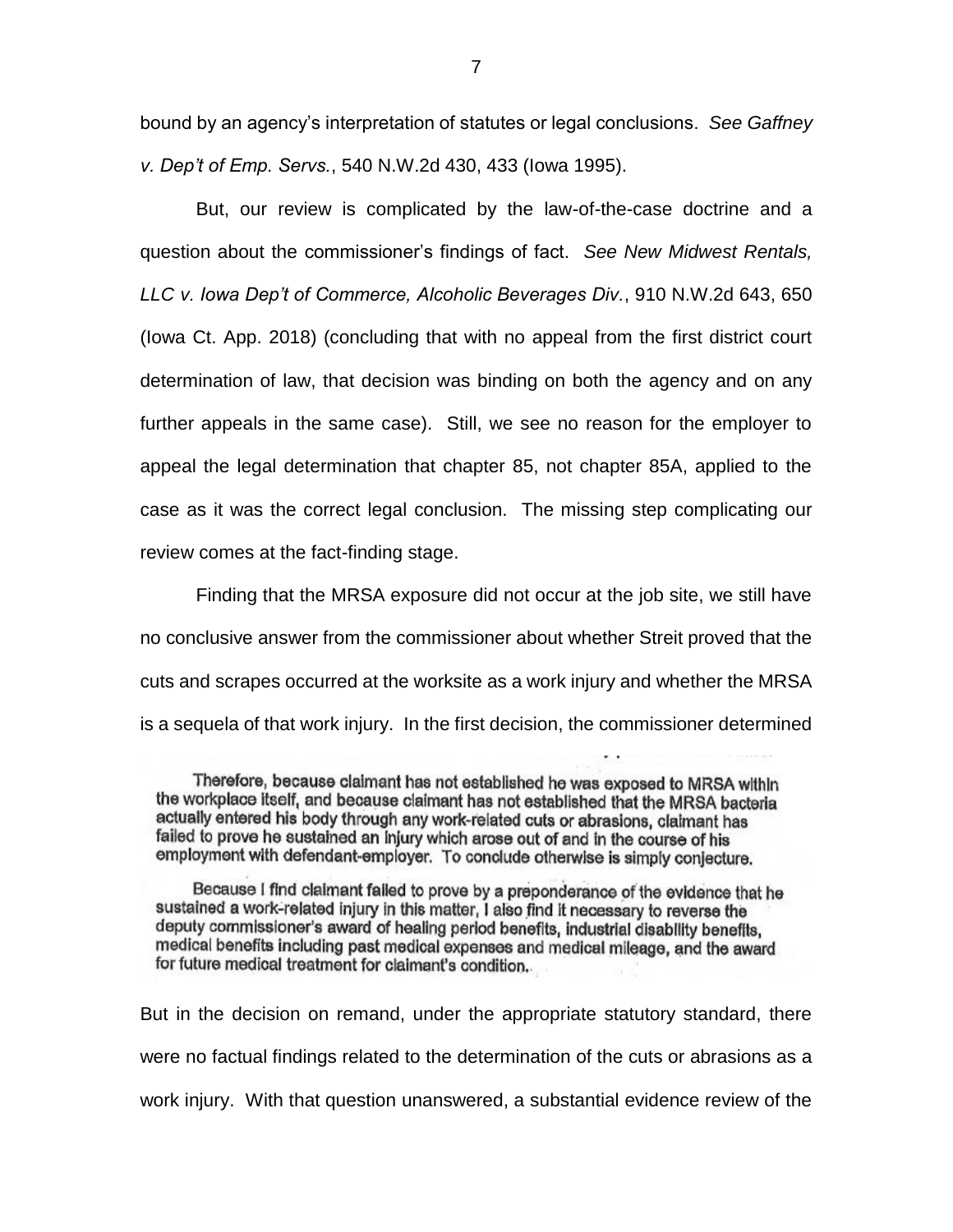decision is inapplicable. *See Meyer v. IBP, Inc.*, 710 N.W.2d 213, 218-19 (Iowa 2006). As a result, we must find that the agency action is unreasonable and illogical. *See* Iowa Code § 17A.19(10)(i), (j), (m); *JBS Swift & Co. v. Hedberg*, 873 N.W.2d 276, 281 (Iowa Ct. App. 2015). "When the commissioner fails to consider all the evidence, the appropriate remedy is 'remand for the purpose of allowing the agency to re-evaluate the evidence' unless the facts are established as a matter of law." *Hedberg*, 873 N.W.2d at 281 (citation omitted)*; see also Meyer*, 710 N.W.2d at 225 (stating the remedy for failure to consider all evidence "is to remand the case for a decision by the commissioner on the existing record"); *Huffey*, 2020 WL 1548490, at \*5 (finding a remand necessary for the agency to evaluate the conflicting expert testimony on the sequela issue).

But even so, Streit's employer argues we can resolve the question of causation by affirming on alternative grounds that Streit's scrapes and cuts that allowed the MRSA to enter his body were not sustained at work. As noted above, whether Streit obtained the cuts and scrapes at work is a fact question, which is left to the commissioner. *See Arndt v. City of LeClaire*, 728 N.W.2d 389, 394–95 (Iowa 2007) ("It is the commissioner's duty as the trier of fact to determine the credibility of witnesses, weigh the evidence, and decide the facts in issue."). And the commissioner made no such finding.

Finally, Streit asks that we reinstate the ruling of the deputy commissioner rather than reverse and remand to the commissioner again. *See* Iowa Code § 17A.19(10) ("The court may affirm the agency action or remand to the agency for further proceedings. *The court shall reverse, modify, or grant other appropriate relief from agency action* . . . if it determines the substantial rights of the person

8